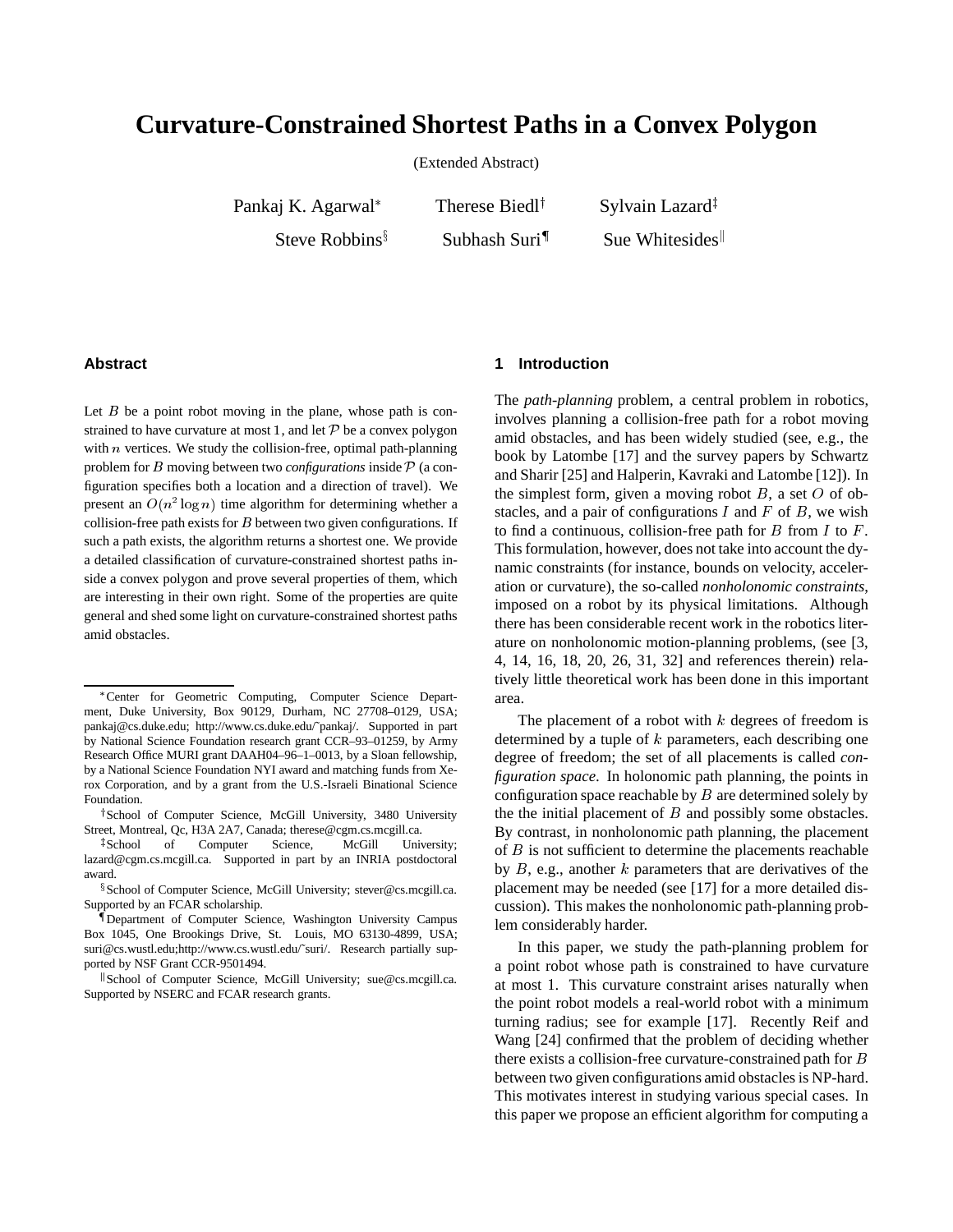curvature-constrained shortest path inside a convex polygon.

We establish several new properties of shortest paths inside a convex polygon and use these properties to characterize shortest paths. Using these properties of shortest paths and some results in computational geometry [2, 8], we present an efficient algorithm that, given initial and desired final configurations  $I$  and  $F$  in the polygon, determines whether a curvature-constrained path from  $I$  to  $F$  exists, and if so, computes a shortest one.

#### **1.1 Previous results**

Dubins [10] was perhaps the first to study curvature-constrained shortest paths. He proved that, in the absence of obstacles, a curvature-constrained shortest path from any start configuration to any final configuration consists of at most three segments, each of which is either a straight line or an arc of a circle of unit radius, assuming that the maximum curvature of the path is bounded by <sup>1</sup>. Reeds and Shepp [23] extended this obstacle-free characterization to robots that are allowed to make reversals, that is, to back up. Using ideas from control theory, Boissonnat, Cérézo and Leblond [4] gave an alternative proof for both cases, and recently Sussmann [29] was able to extend the characterization to the <sup>3</sup>-dimensional case. In the presence of obstacles, Fortune and Wilfong [11] gave a  $2^{poly(n,m)}$ -time algorithm, where *n* is the total number of vertices in the polygons defining the obstacles and  $m$ is the number of bits of precision with which all points are specified; their algorithm only decides whether a path exists, without necessarily finding one. Jacobs and Canny [13], Wang and Agarwal [30], and Sellen [27, 28] gave approximation algorithms for computing an  $\varepsilon$ -robust path. (Informally, a path is  $\varepsilon$ -robust if  $\varepsilon$ -perturbations of certain points along the path do not violate the feasibility of the path.) For the restricted case of pairwise disjoint *moderate obstacles*, i.e., convex obstacles whose boundaries have curvature bounded by <sup>1</sup>, Agarwal, Raghavan and Tamaki [1] gave efficient approximation algorithms. Boissonnat and Lazard [5] gave an  $O(n^2 \log n)$ -time algorithm for computing the exact shortest paths for the case when the edges of the pairwise disjoint moderate obstacles are circular arcs of unit radius or line segments. Their algorithm works even if the obstacles intersect each other, and thus inside a convex polygon, but the running time is then  $O(n^7)$ . Wilfong [31] studied a restricted problem in which the robot must stay on one of <sup>m</sup> line segments (thought of as "lanes"), except to turn between lanes. For a scene with  $n$  obstacle vertices, his algorithm preprocesses the scene in time  $O(m^2(n^2 + \log m))$ , following which queries are answered in time  $O(m^2)$ . There has also been work on computing curvature-constrained paths when  $B$  is allowed to make reversals  $[3, 19, 21]$ . Other, more general, dynamic constraints have been considered in [6, 7, 9, 22].

## **1.2 Our model and results**

Let  $B$  be a point robot and  $P$  a closed convex polygon with  $n$ vertices. For simplicity we assume that the edges of  $P$  are in general position: no two edges are parallel and no unit-radius circle is tangent to three edges of <sup>P</sup>. A *configuration* <sup>X</sup> for B is a pair  $(LOC(X), \psi(X))$ , where  $LOC(X)$  is a point in the plane representing the location of the robot and  $\psi(X)$  is an angle between 0 and  $2\pi$  representing its orientation. When the meaning is clear, we often write X instead of  $LOC(X)$ .

The image of a differentiable function  $\Pi : [0, l] \rightarrow \mathbb{R}^2$ is called a *path*. We denote both the function and the path it defines by  $\Pi$ . We regard a path  $\Pi$  as oriented from  $\Pi(0)$ to  $\Pi(l)$ . We assume a path  $\Pi$  is parameterized by its arc length, and  $\|\Pi\|$  denotes its length. We say that  $\Pi$  is a path from a configuration X to another configuration Y if  $\Pi(0)$  =  $LOC(X)$ ,  $\Pi(l) = LOC(Y)$ , and the oriented angles (with respect to the positive x-axis) of  $\Pi'(0)$  and  $\Pi'(l)$  are  $\psi(X)$  and  $\psi(Y)$ , respectively. A path is called *moderate* if its average curvature is at most 1 in every positive-length interval.<sup>1</sup> This implies that the curvature is at most <sup>1</sup> whenever it is defined.

Any curve that lies entirely within the closed polygon  $P$ is called *free*. A path is *feasible* if it is moderate and free. A feasible path  $\Pi$  from a configuration X to another configuration <sup>Y</sup> is *optimal* if its length is minimum among all feasible paths from  $X$  to  $Y$  (it can be shown that whenever a feasible path from  $X$  to  $Y$  exists, then an optimal such path also exists [13]).

**Main Results.** Let  $P$  be a convex polygon in the plane with *n* vertices, and let I and F be two configurations inside  $P$ .

- (i) We prove that an optimal path from  $I$  to  $F$  consists of at most eight maximal segments, each of which is either a line segment or a circular arc of unit radius.
- (ii) We give an  $O(n^2 \log n)$ -time algorithm to determine whether a feasible path from  $I$  to  $F$  exists. If such a path exists, then the algorithm returns an optimal path from I to F. If there are only k edges of  $P$  within distance 6 from  $I$  and  $F$ , then the running time of our algorithm can be improved to  $O((n + k^2) \log n)$ ,

Our algorithm is significantly faster than the algorithm by Boissonnat and Lazard [5], whose running time was  $O(n^7)$ . Our paper is organized as follows. In Section 2, we present basic definitions, notation, and useful known results. In Section 3, we give a classification of the optimal path. In Sections 4 and 5, we describe our algorithms. Section 6 concludes.

## **2 Geometric Preliminaries**

Given a configuration  $X$ , the oriented line passing through  $LOC(X)$  with orientation  $\psi(X)$  is denoted  $L_X$ . A configuration X *belongs* to an oriented path (or curve)  $\Pi$  if  $LOC(X) \in$ 

<sup>&</sup>lt;sup>1</sup>The *average curvature* of a path  $\Pi$  in the interval  $[s_1, s_2]$  is defined by  $\|\Pi'(s_1) - \Pi'(s_2)\|/|s_1 - s_2|.$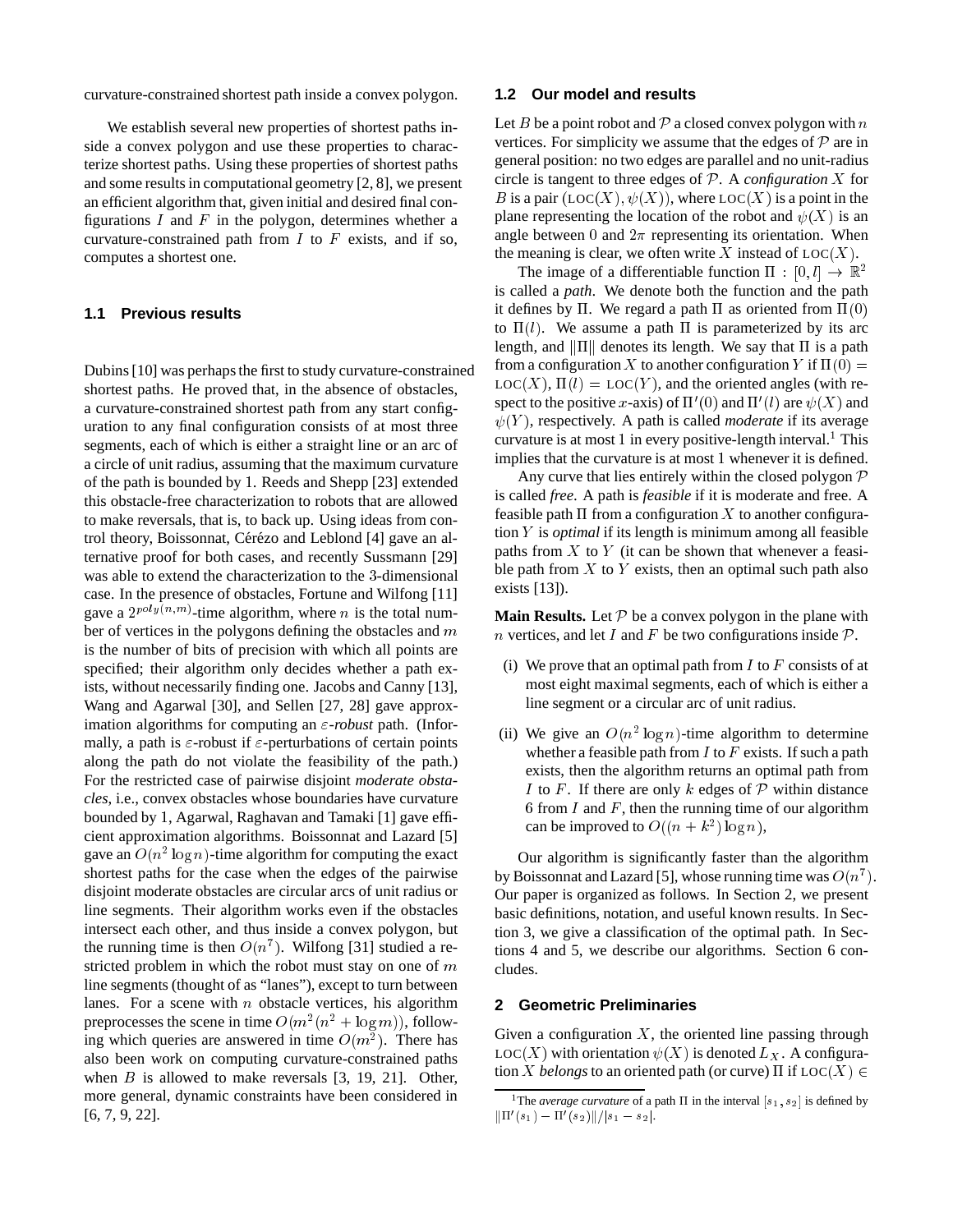$\Pi$  and  $L_X$  is the oriented tangent line to  $\Pi$  at LOC(X). Note that a configuration  $X$  belongs to two oriented unit-radius circles. We will use  $\mathcal{C}_X^+$  (resp.  $\mathcal{C}_X^-$ ) to denote the two circles of unit radius, oriented counterclockwise (resp. clockwise) to which the configuration  $X$  belongs.

If X and Y are two points on a simple closed curve  $\gamma$ , then  $\gamma^+[X,Y]$  (resp.  $\gamma^-[X,Y]$ ) denotes the portion of  $\gamma$ from  $X$  to  $Y$  in the counterclockwise (resp. clockwise) direction, including X and Y; we will use  $\gamma^+(X, Y), \gamma^-(X, Y)$ to denote portions excluding X, Y. Similarly, for a path  $\Pi$ and two configurations  $X, Y \in \Pi$ , we will use  $\Pi[X, Y]$  to denote the portion of  $\Pi$  from  $X$  to  $Y$ .

**Segments and Dubins paths.** Let  $\Pi$  be a feasible path. We call a nonempty subpath of  $\Pi$  a *C*-segment (resp. *S*-segment) if it is a circular arc of unit radius (resp. line segment) and maximal. A *segment* is either a *C*-segment or an *S*-segment. While referring to a  $C$ -segments on a path  $\Pi$ , we will call it a  $C^+$ -segment (resp.  $C^-$ -segment) if it is counterclockwise (resp. clockwise) oriented along  $\Pi$ . Suppose  $\Pi$  consists of a <sup>C</sup>-segment, an <sup>S</sup>-segment, and a <sup>C</sup>-segment; then we will say that  $\Pi$  is of type CSC, or  $C_1SC_2$  if we want to distinguish between the two  $C$ -segments; superscripts  $+$  and  $$ will be used to specify the orientations of  $C$ -segments of  $\Pi$ . Abusing the notation slightly, we will also use  $C_1$ ,  $C_2$  to denote the C-segments and S to denote the S-segment of  $\Pi$ . The above notation can be generalized to an arbitrarily long sequence. Dubins [10] proved the following result.

**Lemma 2.1 (**Dubins [10]) *In an obstacle-free environment, an optimal path between any two configurations is of type* CCC *or* CSC*, or a substring thereof.*



**Figure 1.** Different types of Dubins paths.

We will refer to paths of type  $CCC$  or  $CSC$  or substrings thereof as *Dubins paths*. In the presence of obstacles, Jacobs and Canny [13] observed that any subpath of an optimal path that does not touch any obstacle except at the endpoints is a Dubins path. In particular, they proved the following.

**Lemma 2.2** (Jacobs and Canny [13]) Let  $\Omega$  be a closed polyg*onal environment,* <sup>I</sup> *an initial configuration, and* <sup>F</sup> *a final configuration. Then an optimal path from*  $I$  *to*  $F$  *in*  $\Omega$  *consists of a sequence*  $\Pi_1 \cdots \Pi_k$  *of feasible paths, where each*  $\Pi_i$  *is a Dubins path from a configuration*  $X_{i-1}$  *to a configuration*  $X_i$ *, such that*  $X_0 = I$ *,*  $X_k = F$ *, and, for*  $0 < i < k$ *,*  $\text{Loc}(X_i) \in \partial \Omega$ .

The above lemma implies that an optimal path in a closed polygonal environment consists of <sup>C</sup>- and <sup>S</sup>-segments. In the following, we will consider only those paths that are formed by <sup>S</sup>- and <sup>C</sup>-segments. We will refer to circles and circular arcs of unit radius simply as circles and circular arcs. Notationally, we differentiate between a <sup>C</sup>-segment and its supporting circle by using calligraphic font for the latter.

**Terminal and nonterminal segments.** A segment of a feasible path  $\Pi$  is called *terminal* if it is the first or the last segment of  $\Pi$ ; otherwise it is called *nonterminal*. We apply the adjectives terminal and nonterminal to subpaths as well. If the first or last segment in  $\Pi$  is a C-segment, we will refer to it as a  $C_I$ -segment or a  $C_F$ -segment, respectively.  $C_I^+$ ,  $C_I^-$ ,  $C_F^+$ , and  $C_F^-$  are called *terminal circles* (see Figure 2).

The following lemmas state some basic known properties of optimal paths; see [1, 10, 13].

**Lemma 2.3** *In an optimal path inside* <sup>P</sup>*,*

- *(i)* any nonterminal C-segment has length greater than  $\pi$ ,
- *(ii) any nonterminal C-segment is tangent to* @P *or to a terminal circle in at least one point, and*
- *(iii) no nonterminal subpath has type* CCC*.*

**Lemma 2.4** *Let*  $\Pi$  *be an optimal path of type*  $C_1C_2S$  *inside*  $P$ *. Let*  $X$  *be the common endpoint of the*  $C_1$ *- and*  $C_2$ -segments, and let Y be the last tangent point of the  $C_2$ *segment with*  $\partial P$  *along*  $\Pi$ *. Then the length of the*  $C_2$ *-segment between* X and Y *is greater than*  $\pi$ *, i.e.,*  $\|\Pi[X, Y]\| > \pi$ *.* 

**Anchored segments.** A <sup>C</sup>-segment or circle is called *anchored* if it is tangent to  $\partial P$  or to terminal circles at two points. The terminal circles are not considered anchored. An anchored C-segment is denoted by  $\overline{C}$ . By our generalposition assumption on  $P$ , there are a finite number of anchored circles. A C-segment tangent to  $\partial P$  in at least one point is denoted by C.

An anchored <sup>C</sup>-segment or circle is PP*-anchored* if it is tangent to  $\partial P$  at two points and PC-anchored if it is tangent to  $\partial P$  at one point and tangent to a terminal circle at another point; see Figure 2.

A circular arc is called *long* if its length is greater than  $\pi$ ; else it is called *short*. A PP-anchored <sup>C</sup>-segment is called *strongly* PP*-anchored* if it contains the long arc defined by the tangent points of its supporting circle with  $\partial P$  (see Figure 3(b)). Similarly, a  $\mathcal{PC}$ -anchored C-segment is called *strongly* PC*-anchored* if it contains the long arc defined by two tangent points of its supporting circle with  $\partial P$  and with a terminal circle (see Figure 4(a)).

**Pockets.** Let  $\mathcal C$  be a circle intersecting  $\partial \mathcal P$  at two or more points, and let  $X, Y$  be two consecutive intersection points of  $\partial P$  with  $C$  so that the short arc of  $C$  joining X and Y lies inside P. If  $C^+[X, Y]$  is the short arc and the turning angle<sup>2</sup>

<sup>&</sup>lt;sup>2</sup>The *turning angle* of a convex polygonal chain is  $\sum_i (\pi - \theta_i)$ , where  $\theta_i$  is the interior angle at vertex *i*.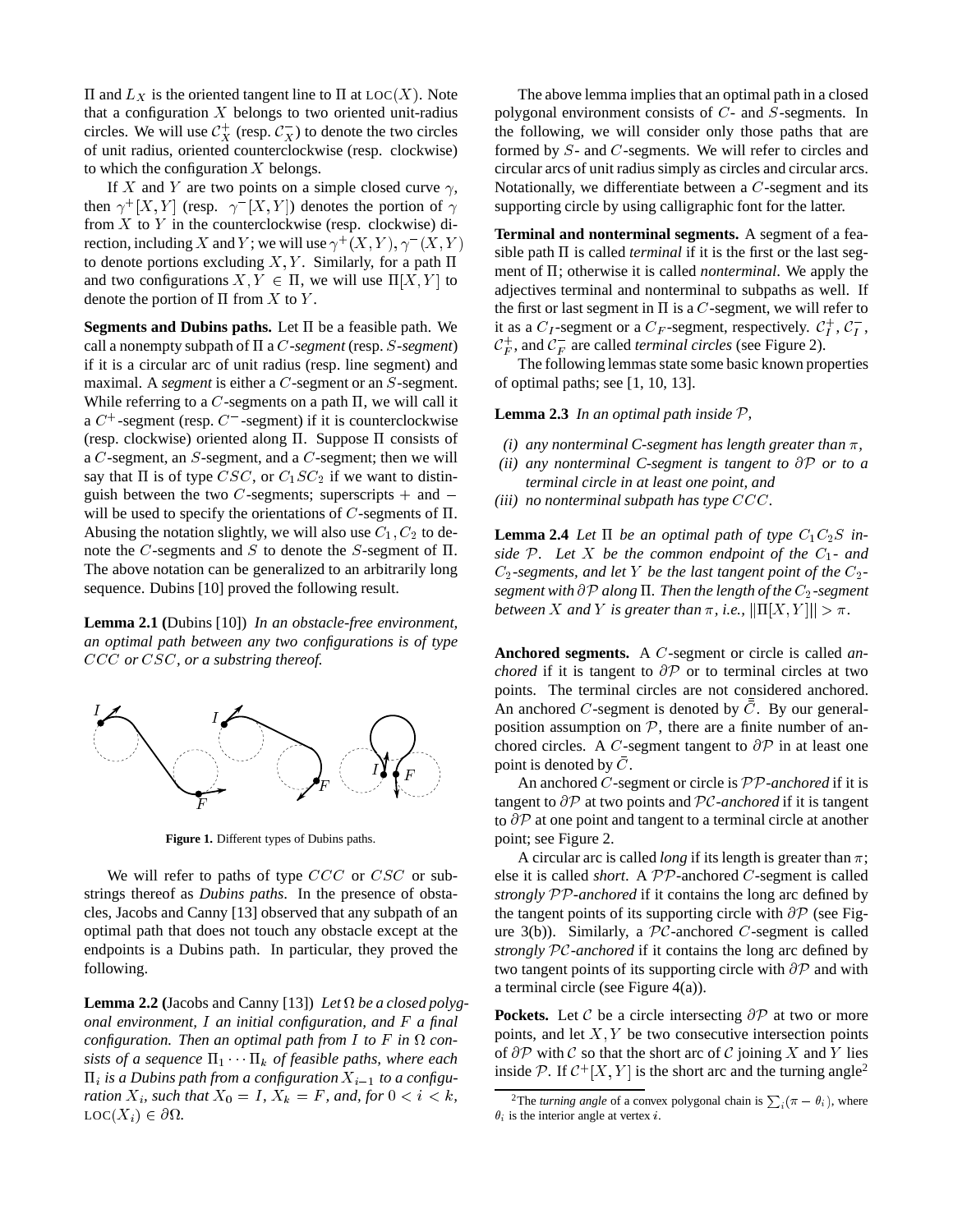

**Figure 2.**  $\mathcal{PC}$ -anchored ( $\mathcal{C}_1$ ) and  $\mathcal{PP}$ -anchored ( $\mathcal{C}_2$ ) circles.

of  $\partial \mathcal{P}^+(X,Y)$  is less than  $\pi$ , then the closed region bounded by  $\partial P^+[X,Y]$  and  $\mathcal{C}^+[X,Y]$  is called a *pocket* if (see Figure 3), and is denoted by  $\Lambda_{\mathcal{C}}[X, Y]$ . We define similarly the pocket  $\Lambda_{\mathcal{C}}[X, Y]$  when  $\mathcal{C}^{-}[X, Y]$  is the shorter arc. We will mostly be interested in pockets for which  $\mathcal C$  is tangent to  $\partial \mathcal P$ at <sup>X</sup>.



**Figure 3.** Pockets.

It can be verified that the condition on the turning angle implies that a pocket does not have enough room to contain a unit circle. Using this simple observation, we can prove the following lemma, which will be crucial for characterizing the optimal paths containing a strongly anchored <sup>C</sup>-segment. In particular, the lemma implies that if a feasible path enters the interior of a pocket, then it cannot escape the pocket (see Figure 3).

**Lemma 2.5** *Let*  $C$  *be a circle tangent to*  $\partial P$  *at*  $X$  *that defines a pocket*  $\Lambda_{\mathcal{C}}[X, Y]$ *. If a feasible path*  $\Pi$  *from*  $I$  *to*  $F$  *enters (resp. escapes)*  $\Lambda_C[X, Y]$  *at* X, then either  $\Pi$  contains the *small arc of* C *joining* X *and* Y, *or*  $\Pi[X, F] \subset \Lambda_c[X, Y]$ *(resp.*  $\Pi[I, X] \subset \Lambda_{\mathcal{C}}[X, Y]$ *).* 

## **3 Classification of Optimal Paths**

The goal of this section is to prove the first of our main results, namely a detailed characterization of optimal paths in convex polygons. We show that any optimal path is of type  $C_I CSCCSCC_F$  or a subsequence of this form. However, not every subsequence of the above sequence can form an optimal path. The following theorem gives a more refined description of optimal path types. Recall that a segment has non-zero length by definition. In the following, we use to denote a subpath of zero length.

**Theorem 3.1** An optimal path  $\Pi$  inside  $P$  is a Dubins path *or has one of the types listed below. Except in case (B.i), all the* <sup>C</sup>*-segments labeled* C *are strongly anchored.*

- *(A)* If  $\Pi$  has no nonterminal CC subpath, then  $\Pi$  has one *of the following types:*
- *(A.i)*  $\Pi_{I} S \overline{C} S \Pi_{F}$  *where*  $\Pi_{I} \in \{C_{I}, \cdot\}$ *, and*  $\Pi_{F} \in \{C_{F}, \cdot\}$ *(see Figure 3(b))*
- $(A.ii)$   $\Pi_I S \Pi_F$  where  $\Pi_I \in \{C_I C, C_I, \cdot\}$ , and  $\Pi_F \in \{CC_F, C_F, \cdot\}$ *(see Figure 4(a))*
- *(B)* If  $\Pi$  has a nonterminal CC subpath, then  $\Pi$  has one of *the following types:*
- *(B.i)*  $C_{I}CCC_{F}$  or  $C_{I}CCC$
- *(B.ii)*  $\Pi_{I} S \bar{\bar{C}} C C_F$  or  $C_I C \bar{\bar{C}} S \Pi_F$  where  $\Pi_{I} \in \{C_I, \cdot\}$ , and  $\Pi_F \in \{C_F, \cdot\}$
- *(B.iii)*  $\Pi_{I} C C \Pi_{F}$  where  $\Pi_{I} \in \{C_{I} C S, C_{I} S, C_{I}, S\}$ , and  $\Pi_F \in \{SCC_F, SC_F, C_F, S\}$  (see Figures 4(b), (c))



**Figure 4.** Examples of shortest paths.

**Proposition 3.2** The type  $C_I CSCCSCF$ , consisting of eight *segments, does occur as an optimal path type.*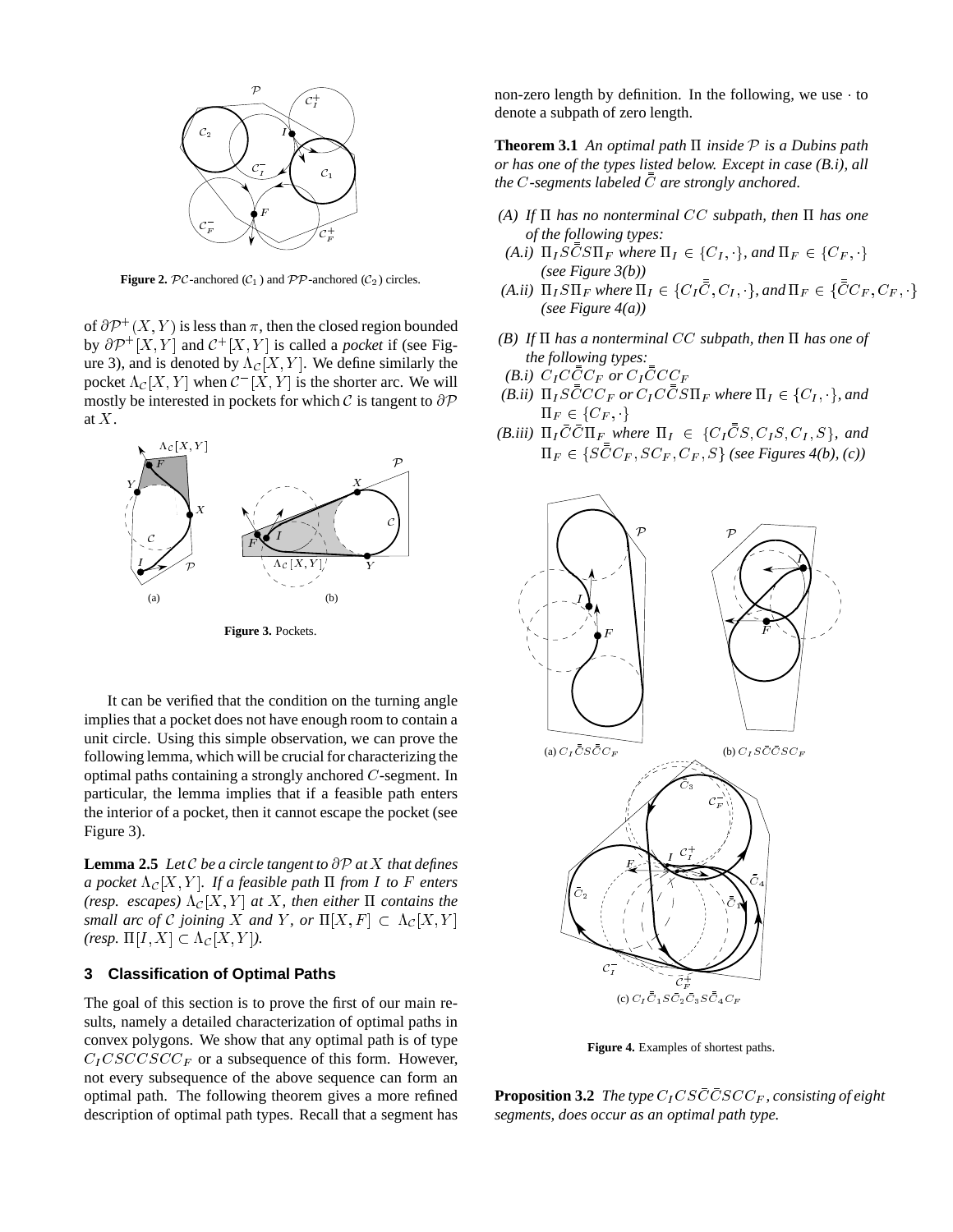**Proof (Sketch):** Figure 4(c) shows an instance of  $P$  and initial and final configurations in which a feasible path has eight segments. We can argue that no paths of the other types described in Theorem 3.1 are feasible, which implies that the optimal path is of the given type.  $\Box$ 

The proof of Theorem 3.1 is based on the following lemmas.

**Lemma 3.3 (**Agarwal, Raghavan and Tamaki [1]) *An optimal path has at most one nonterminal* CC *subpath. Moreover, any nonterminal C-segment that precedes (resp. follows) a*  $C_1C_2$  *subpath is oriented the same way as*  $C_1$  *(resp.*  $C_2$ *).* 

Next, we state a lemma, which can be proved using geometric perturbations similar to the ones used in [1, 5].

**Lemma 3.4** *(i) If an optimal path has a subpath of type* SCS*, then the* <sup>C</sup>*-segment in that subpath is strongly* PP*anchored.*

*(ii) If an optimal path has a subpath of type*  $C_1C_2C_3S$  *(or*  $SC_3C_2C_1$ *) so that the C-segment*  $C_2$  *does not touch*  $\partial P$ *, then*  $C_3$  *is strongly*  $PP$ *-anchored.* 

We next characterize the optimal paths that contain a strongly  $PP$ -anchored  $C$ -segment.

**Lemma 3.5** *If an optimal path*  $\Pi$  *contains a strongly*  $PP$ anchored C-segment C , then  $\Pi$  is of type  $C_I SCSC_F$  ,  $C_I CCSC_F$  ,  $C_I SCC_{F}$ , or a substring thereof (containing C).

**Proof (Sketch):** By assumption,  $\Pi = \Pi_I C \Pi_F$ . *C* is strongly  $PP$ -anchored; hence its supporting circle,  $C$ , has two or more intersections with  $\partial P$ . Let X denote the first tangent point of  $\overline{C}$  with  $\partial \mathcal{P}$  along  $\Pi$ . Let Y be the first point from X on  $\overline{C}$ — moving in the opposite sense of  $C$ 's orientation — which intersects  $\partial P$  (see Figure 5). It is easy to prove that such a Y exists, and that  $\Lambda_{\bar{c}}[X, Y]$  defines a pocket. Lemma 2.5 implies that the path up to X, i.e.  $\Pi_I$  and perhaps part of  $\bar{\bar{C}}$ , is contained in the pocket. We can also prove that  $\Pi_I$  consists of at most two segments, so  $\Pi_I$  is either  $C_I C$ ,  $C_I S$ , or a substring thereof. Likewise,  $\Pi_F$  is  $CC_F$ ,  $SC_F$ , or a substring thereof. The result follows by noting that paths of type  $C_{I}CCCC_{F}$  are ruled out by Lemma 2.3(iii).



**Figure 5.** For the proof of Lemma 3.5. An optimal path containing a strongly PP-anchored <sup>C</sup>-segment must start and end in a pocket.

We state now another lemma which will be useful for the algorithm. The proof is similar to that of Lemma 3.5.

**Lemma 3.6** *If an optimal path*  $\Pi$  *contains a strongly*  $PC$ anchored C-segment  $\bar{\bar{C}}$  whose supporting circle is not free, then  $\Pi$  is of type  $C_I CSC_F$ ,  $C_I CCC_F$ ,  $C_I SCC_F$ ,  $C_I CCC_F$ , *or a substring thereof (containing* C *).*

We now prove Theorem 3.1.

**Proof of Theorem 3.1:** The proof proceeds by considering how a nonterminal C-segment may appear in  $\Pi$ . If there is no nonterminal C-segment in  $\Pi$ , then  $\Pi$  is of type  $C_I S C_F$ or a substring thereof, i.e.,  $\Pi$  is a Dubins path.

Assume now that there is a nonterminal  $C$ -segment in  $\Pi$ . Then such a segment belongs to a subpath of  $\Pi$  of type either  $SCS$  or  $CC$ . Suppose  $\Pi$  contains a subpath of type  $SCS$ . By Lemma 3.4, the <sup>C</sup>-segment in SCS must be strongly  $\mathcal{PP}$ -anchored. Thus, by Lemma 3.5,  $\Pi$  is of type  $C_I SCSC_F$ , or substrings (containing  $SCS$ ) thereof. In other words,  $\Pi$  is of type (A.i).

If  $\Pi$  contains a nonterminal C-segment but not a subpath of type SCS, we know it must contain a subpath of type CC. There are two cases to consider, depending on whether the CC subpath is terminal.

*Case 1:*  $\Pi$  does not contain any nonterminal subpath of type  $CC$ . Thus, one of the C-segments in any  $CC$  subpath must be a terminal segment. Either  $\Pi$  is of type  $C_I C_F$ ,  $C_{I}CC_{F}$  (i.e., a Dubins path), or any nonterminal C-segment is also adjacent to an  $S$ -segment.  $\Pi$  must then be of type  $C_I CSCC_F$ , or any substring thereof containing S and a terminal CC. By Lemma 2.4, the nonterminal <sup>C</sup>-segments are strongly anchored. All these types of paths are covered by type (A.ii).

*Case 2:*  $\Pi$  contains a nonterminal subpath of type  $CC$ . By Lemma 3.3, it is the *only* nonterminal  $CC$  subpath in  $\Pi$ . Thus  $\Pi$  has the form  $\Pi_I C C \Pi_F$ . A nonterminal C-segment in  $\Pi_I$  must be followed by an S-segment, otherwise there will be a nonterminal  $CCC$  subpath in  $\Pi$  (Lemma 2.3(iii)). Furthermore, since we have no  $SCS$  subpath in  $\Pi$ , a nonterminal  $C$  segment must be preceded by a terminal  $C$ -segment. This means  $\Pi_I = C_I C S$  or a subsequence of it. The subsequence cannot not be empty, for otherwise the middle  $CC$ subpath would be terminal; nor can it be simply  $CC$ , as noted above. Thus,  $\Pi_I \in \{C_I CS, C_I S, C_I, S\}$ . Similarly,  $\Pi_F \in \{SCC_F, SC_F, C_F, S\}.$ 

If  $\Pi_I = C_I C S$  or  $\Pi_F = S C C_F$ , then the nonterminal C-segment in  $\Pi_I$  or  $\Pi_F$  is strongly anchored by Lemma 2.4.

If both  $\Pi_I$  and  $\Pi_F$  contain an S-segment, then the nonterminal  $CC$  subpath in  $\Pi$  is preceded and followed by an S-segment. Thus, both  $C$ -segments of the nonterminal  $CC$ subpath in  $\Pi$  touch  $\partial \mathcal{P}$ . Indeed, otherwise  $\Pi$  contains a subpath of type  $SCC$  or  $CCS$  that does not touch  $\partial P$ , which contradicts Lemma 2.2. Hence, if both  $\Pi_I$  and  $\Pi_F$  contain an  $S$ ,  $\Pi$  is of type (B.iii).

Suppose that neither  $\Pi_I$  nor  $\Pi_F$  contains an S-segment. Then, the path is of type  $C_I CC_{F}$ . One of the nonterminal C-segments must touch  $\partial P$  by Lemma 2.2. This Csegment is also tangent to a terminal circle and is therefore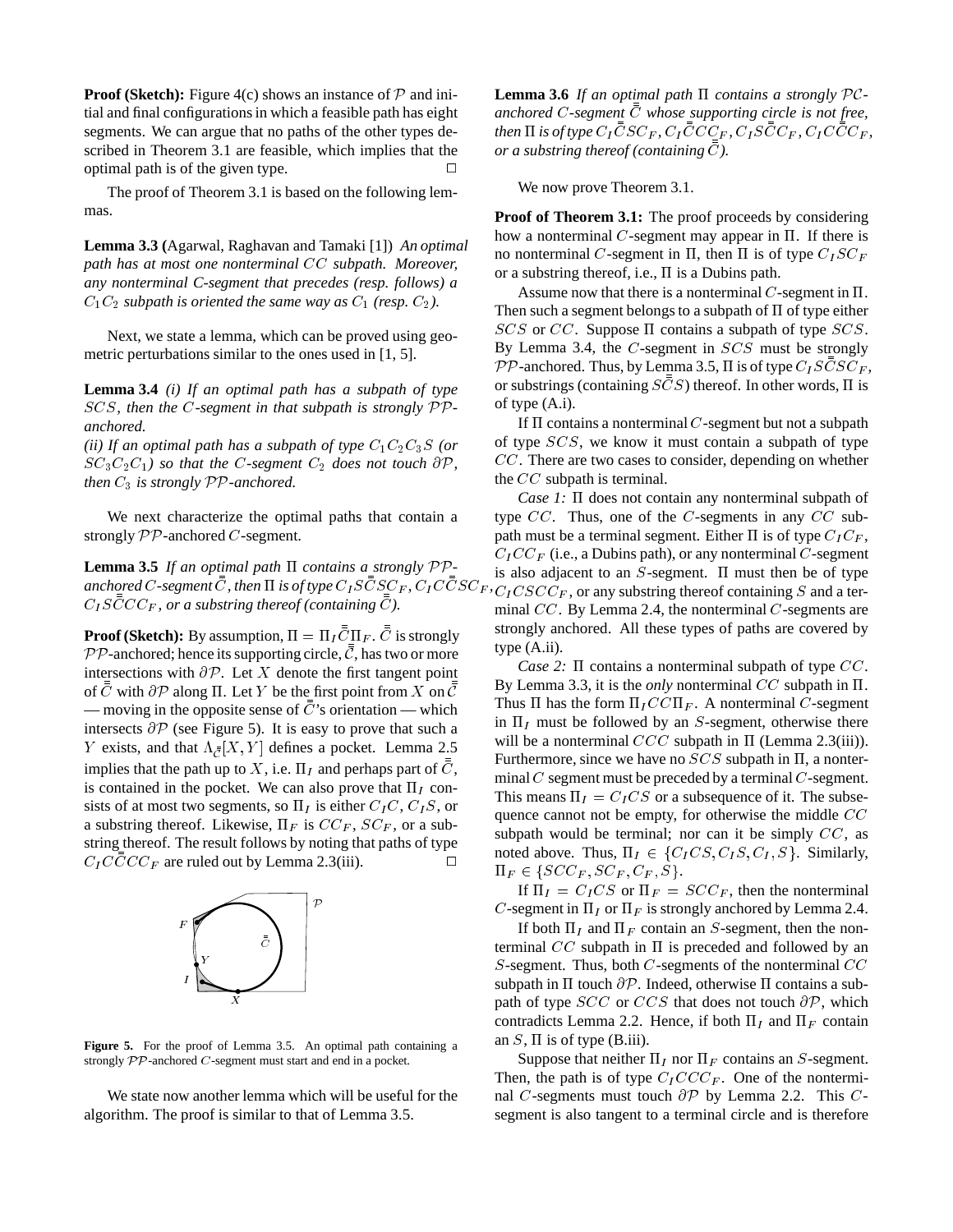$\mathcal{PC}$ -anchored. Thus the path is of type (B.i). Note that if both nonterminal C-segments touch  $\partial P$ , then the path is of type  $C_{I}CCC_{F}$  which can be considered as type (B.i) or (B.iii).

The last case to consider is when exactly one of  $\Pi_I$  or  $\Pi_F$  contains an S-segment. Say  $\Pi_I = C_I$  and  $\Pi_F \neq C_F$ . The path has form  $C_I C_1 C_2 \Pi_F$  where  $\Pi_F$  starts with an Ssegment. We know that  $C_2$  must touch  $\partial \mathcal{P}$  by Lemma 2.3(ii). If  $C_1$  also touches  $\partial \mathcal{P}$ , then the path  $\Pi$  is of type (B.iii). Otherwise, if  $C_1$  does not touch  $\partial \mathcal{P}$ , then by Lemma 3.4(ii),  $C_2$  must be strongly  $PP$ -anchored. Lemma 3.5 then restricts the path  $\Pi$  to be of type (B.ii). Similarly, if  $\Pi_I \neq C_I$  and  $\Pi_F = C_F$ , the path  $\Pi$  is of type (B.ii).

# **4 A Simple Algorithm**

Theorem 3.1 can be used to obtain the following simple algorithm for computing an optimal path inside  $P$ . We enumerate all possible paths of types described in Theorem 3.1 (however paths of type (B.iii) are handled specially). For each such path, we check whether it is feasible, compute the length if so, and then we return the shortest feasible path.

In order to determine whether a path is feasible, we rely on the circle-shooting data structure by Agarwal and Sharir [2] that preprocesses  $P$  in  $O(n \log n)$  time into a data structure that makes it possible to determine in  $O(\log^2 n)$  time whether a given circular arc intersects  $\partial P$ . If the radius of all query circles is the same, then using fractional cascading [8], the data structure may be modified without affecting the preprocessing time, so that a query is answered in  $O(\log n)$  time. This immediately implies the following lemma.

**Lemma 4.1** P can be preprocessed in  $O(n \log n)$  time into *a data structure that enables us to determine in*  $O(m \log n)$ *time whether a given path consisting of* m C*- and* <sup>S</sup>*-segments is feasible.*

To bound the running time of this simple algorithm, we must count the number of candidate paths to check. We note that once a path type is given, and the supporting circles for C-segments are known, there are  $O(1)$  candidate paths. These are determined by the choices of the orientations for the <sup>C</sup>-segments. Hence we are interested in the number of possible supporting circles for each path type. Note that there may be  $\Omega(n^2)$   $\mathcal{PP}$ -anchored circles and  $\Omega(n)$  $\mathcal{PC}$ -anchored circles.

There are  $O(1)$  Dubins path candidates.

For paths of type  $(A,i)$  and  $(B.ii)$ , once the  $\mathcal{PP}$ -anchored circle is chosen, there are  $O(1)$  choices for other supporting circles, and hence  $O(1)$  candidate paths. Since there are  $O(n^2)$  PP-anchored circles, there are  $O(n^2)$  candidate paths for these two path types.

For type (A.ii), the path may have up to two  $\mathcal{PC}$ -anchored segments. Once their supporting circles are chosen, there are  $O(1)$  path candidates. There are  $O(n)$  potential  $PC$ anchored circles. If both anchored segments are present, we have  $O(n^2)$  paths to check; otherwise, we have only  $O(n)$ .

Paths of type (B.i) are also determined by a  $\mathcal{PC}$ -anchored circle; hence there are  $O(n)$  of them as well.

Paths of type (B.iii), i.e. of type  $C_I C_1 S C_i C_j S C_2 S C_F$ , present a special problem. If we know the supporting circles of the  $CC$  subpath, the rest of the path is determined by a pair of PC-anchored circles  $C_1, C_2$ , for which there are  $O(n^2)$  possibilities. Unfortunately, there is an infinite family of supporting circles for the  $\overline{C}\overline{C}$  subpath. The following result by Boissonnat and Lazard [5] allows us to consider only a finite set of  $\overline{C}\overline{C}$  subpaths.

**Lemma 4.2 (**Boissonnat and Lazard [5]) *Given two configurations* X and Y, and two edges  $e_i$ ,  $e_j$  of P, we can com*pute*<sup>3</sup> *in* O(1) *time a finite set of paths from* <sup>X</sup> *to* <sup>Y</sup> *of type*  $C_1SC_iC_jSC_2$ , where  $C_i$  and  $C_j$  are tangent to edges  $e_i$  and  $e_i$ , respectively. This set contains all optimal paths from X *to Y* of type  $C_1SC_iC_iSC_2$ .

Given a pair of edges  $e_i, e_j$  and a pair of PC-anchored circles  $C_1$ ,  $C_2$ , tangent to  $C_I$  and  $C_F$ , respectively, we choose  $X$  to be the configuration determined by the intersection of  $C_I$  and  $C_1$  and Y to be the configuration determined by  $C_F$ and  $C_2$ . Now by the above lemma, we can compute in  $O(1)$ time a constant number of candidate paths for this pair of edges and anchored circles. Doing this for all possible pairs of edges  $(e_i, e_j)$ , and pairs of  $(\mathcal{C}_1, \mathcal{C}_2)$ , we determine  $O(n^4)$ path candidates of type (B.iii) in  $O(n^4)$  time.

In summary, the simple algorithm examines  $O(n^4)$  candidate paths, and for each, spends  $O(\log n)$  time checking feasibility, by Lemma 4.1 with  $m \leq 8$ . Therefore, the overall running time is  $O(n^4 \log n)$ .

## **5 An Efficient Algorithm**

In this section we prove additional properties of optimal paths that drastically reduce the number of candidates to examine. We have already shown that we need to consider only  $O(1)$ Dubins paths and  $O(n)$  candidates for paths of type (B.i). We will show that it suffices to consider only  $O(1)$  candidate paths of type (A.i) and (B.ii),  $O(n)$  candidate paths of type (A.ii), and  $O(n^2)$  candidate paths of type (B.iii).

**Computing paths of type (A.i) and (B.ii).** The paths of types (A.i) and (B.ii) contain a strongly  $PP$ -anchored  $C$ segment  $\overline{C}$ . The circle  $\overline{C}$  supporting  $\overline{C}$  defines one or two pockets that contain a point of tangency of  $\mathcal C$  with  $\partial \mathcal P$  (see Figures 3(b) and 5). By Lemma 2.5, we know that I and F must belong to these pockets. The following lemma states that there exists at most one circle with these properties.

**Lemma 5.1** *For a fixed pair of configurations I, F, there exists at most one* PP*-anchored circle* <sup>C</sup> *so that the long arc defined by the tangent points of* C *with* @P *is free and so that* <sup>I</sup> *and* <sup>F</sup> *belong to the pocket(s) defined by* C *and its tangent points with*  $\partial P$ *. This circle can be computed in*  $O(n)$  *time.* 

<sup>&</sup>lt;sup>3</sup>The computation is performed by solving four algebraic systems of three equations in three indeterminates.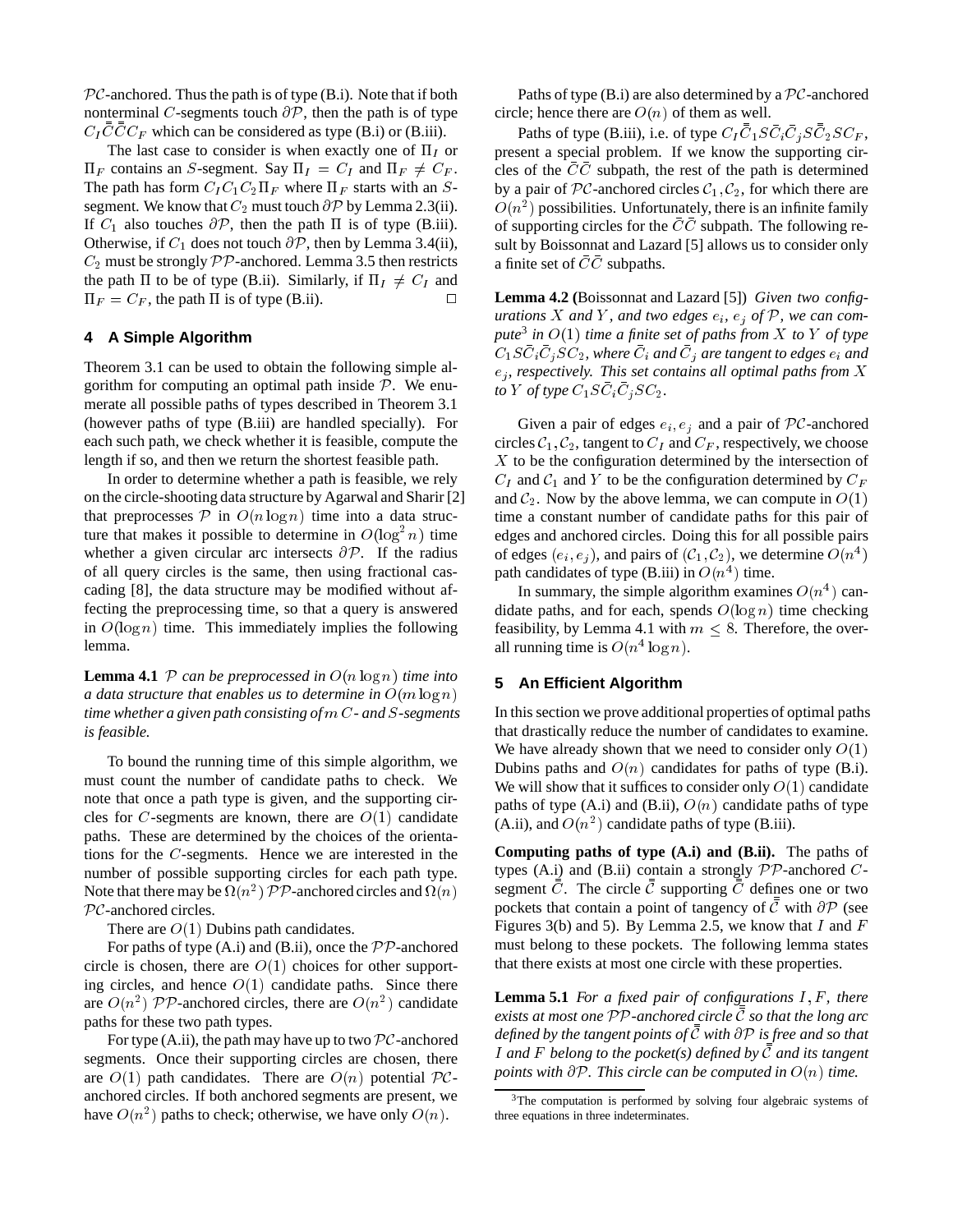By the lemma, we can compute, in  $O(n)$  time, a set of  $O(1)$  candidate paths of types (A.i) and (B.ii). The candidate paths may be checked for feasibility in  $O(\log n)$  time. Therefore, an optimal path of type (A.i) or (B.ii) can be computed in  $O(n)$  time.

**A monotonicity property of** CCSC **paths.** Subpaths of type CCSC occur in both (A.ii) and (B.iii) path types. In this subsection, we ignore the polygon  $P$ , and study paths from X to Y of type  $C_1C_2SC_3$ , with specified orientations on the C-segments. Then the circles  $C_1$  and  $C_3$  supporting  $C_1$  and  $C_3$ , respectively, are fixed. Circle  $C_2$  is determined by M, its tangent point with  $C_1$ . For each  $M \in C_1$ , there is at most one path  $\Pi(M)$  of type  $C_1C_2SC_3$  with the specified orientations on  $C$ -segments. For certain positions of  $M$ , one of the segments may vanish. These positions of <sup>M</sup> are called *singular points*. The following lemma is proved by calculus.

# **Lemma 5.2** As M moves along the oriented circle  $C_1$ ,  $\|\Pi(M)\|$ *increases monotonically, except at singular points.*

At singular points where a  $C$ -segment vanishes, the path length changes by  $\pm 2\pi$ . The S-segment vanishes when  $\mathcal{C}_2$ and  $C_3$  have opposite orientation and are tangent.<sup>4</sup> Thus, there may be two singular points where the <sup>S</sup>-segment vanishes. If there are two, they split the circle  $C_1$  into two arcs. Along one of the arcs, circles  $\mathcal{C}_2$  and  $\mathcal{C}_3$  properly intersect, and so  $\Pi(M)$  is not defined there. Thus, the singular points corresponding to a vanishing <sup>S</sup>-segment are the endpoints of the arc of  $C_1$  on which the path is defined. There may be up to six singular points. See Figure 6 for an illustration of six singular points in a path of type  $C^+C^-SC^+$ . All the singular points can be computed in  $O(1)$  time.



**Figure 6.** Paths of type  $C^+C^-SC^+$  from X to Y and the six singular points X,  $M_1$ ,  $M_2$ ,  $M_3$ ,  $M_4$  and  $M_5$  on  $C_X^+$ .

**Computing type (A.ii) paths.** As mentioned in Section 4, we can compute in  $O(n \log n)$  time the feasible candidates of type (A.ii) paths with at most one  $\mathcal{PC}$ -anchored segment. If the path is of type  $C_I CSCC_F$ , a simple analysis gives

 $O(n^2)$  candidates to check; we now use Lemma 5.2 to reduce the number of candidates and to compute them in  $O(n \log n)$ time.

Fix the orientations of the terminal  $C$ -segments, and let  $C_I$  and  $C_F$  denote the circles supporting  $C_I$  and  $C_F$ , respectively. Let  $\mathcal{K}_I$  be the sequence of  $\mathcal{PC}$ -anchored circles that touch  $C_I$  and that are free, sorted by their tangent points with  $\mathcal{C}_I$ . The set  $\mathcal{K}_F$  is defined analogously, for PC-anchored circles tangent to  $\mathcal{C}_F$ . Note that  $\mathcal{K}_I$  and  $\mathcal{K}_F$  can be computed in  $O(n \log n)$  time, and they have  $O(n)$  elements.

By Lemma 3.6, circles supporting the  $C$ -segments in an optimal path  $\Pi$  of type  $C_I C_1 S C_2 C_F$  are free. Therefore, the  $C_2$ -segment of  $\Pi$  lies on a circle of  $\mathcal{K}_F$ . Suppose  $\mathcal{C}_2 \in \mathcal{K}_F$ supports the  $C_2$ -segment of  $\Pi$ . This fixes the terminal configuration of the subpath  $C_I C_1 S C_2$ . The above subsection on monotonicity implies we have up to up to six singular points on  $C_I$ .

Let  $\delta \subset C_I$  be an arc joining two singular points and let  $\mathcal{K}_I(\delta) \subseteq \mathcal{K}_I$  be the subsequence of circles that touch  $C_I$  at a point in  $\delta$ . By Lemma 5.2, only the first circle of  $\mathcal{K}_I(\delta)$  is a candidate for  $\mathcal{C}_1$ . Hence, at most six circles in  $\mathcal{K}_I$ are candidates for  $C_1$ , and they can be computed in  $O(\log n)$ time by performing a binary search. By examining each  $C_2 \in$  $\mathcal{K}_F$  in turn, we compute  $O(n)$  candidate paths in  $O(n \log n)$ time. We can therefore conclude that an optimal path of type (A.ii) can be computed in  $O(n \log n)$  time.

**Computing type (B.iii) paths.** Let  $\Pi$  be an optimal path of the form  $\Pi_I C_i C_j \Pi_F$ , i.e. of type (B.iii). Suppose we know the edges  $e_i, e_j$  that are tangent to  $C_i$  and  $C_j$ , respectively.

If  $\Pi$  does not contain any C-segment in  $\Pi_I$  or  $\Pi_F$ , then we can compute  $\Pi$  in  $O(\log n)$  time using Lemmas 4.2 and 4.1.

Consider now the case in which  $\Pi_I$  and  $\Pi_F$  each contains a C-segment, i.e.  $\Pi$  is of type  $C_I C S C_i C_j S C C_F$ . We show that, given  $e_i$  and  $e_j$ , we can compute, in  $O(\log n)$ time, a set of  $O(1)$  candidate circles that contains the  $C$ segments of  $\Pi$ . Given this set, we can compute the shortest feasible path of the above type in  $O(\log n)$  time, by Lemmas 4.1 and 4.2. Thus, by considering all  $O(n^2)$  pairs of edges of P, we can compute in  $O(n^2 \log n)$  time a set of  $O(n^2)$  candidate paths for this case. However, we will see later that in some cases we need not consider all  $O(n^2)$  pairs of edges of <sup>P</sup>.

We first establish some simple properties of an optimal path  $\Pi$  of type  $C_I C_1 S C_i C_j S C_2 C_F$ . Assume without loss of generality that  $C_i, C_j$  are oriented clockwise and counterclockwise, respectively. By Lemma 3.3, the  $C_1$ -segment is oriented clockwise, and the  $C_2$ -segment is oriented counterclockwise, i.e.,  $\Pi$  is of type  $C_I^+ C_1^- S C_i^- C_j^+ S C_2^+ C_F^-$ . Let  $\mathcal{C}_1, \mathcal{C}_i, \mathcal{C}_j$ , and  $\mathcal{C}_2$  denote the circles supporting the C-segments  $C_1, C_i, C_j$ , and  $C_2$ , respectively.

**Lemma 5.3** If an optimal path is of type  $C_I C_1 S C_i C_j S C_2 C_F$ , *then the circles*  $C_1$ ,  $C_i$ ,  $C_j$ , and  $C_2$  are free.

<sup>&</sup>lt;sup>4</sup>The S-segment may vanish even if  $C_2$  and  $C_3$  have the same orientation and  $C_2 = C_3$ , but in this case  $C_2$ -segment also vanishes.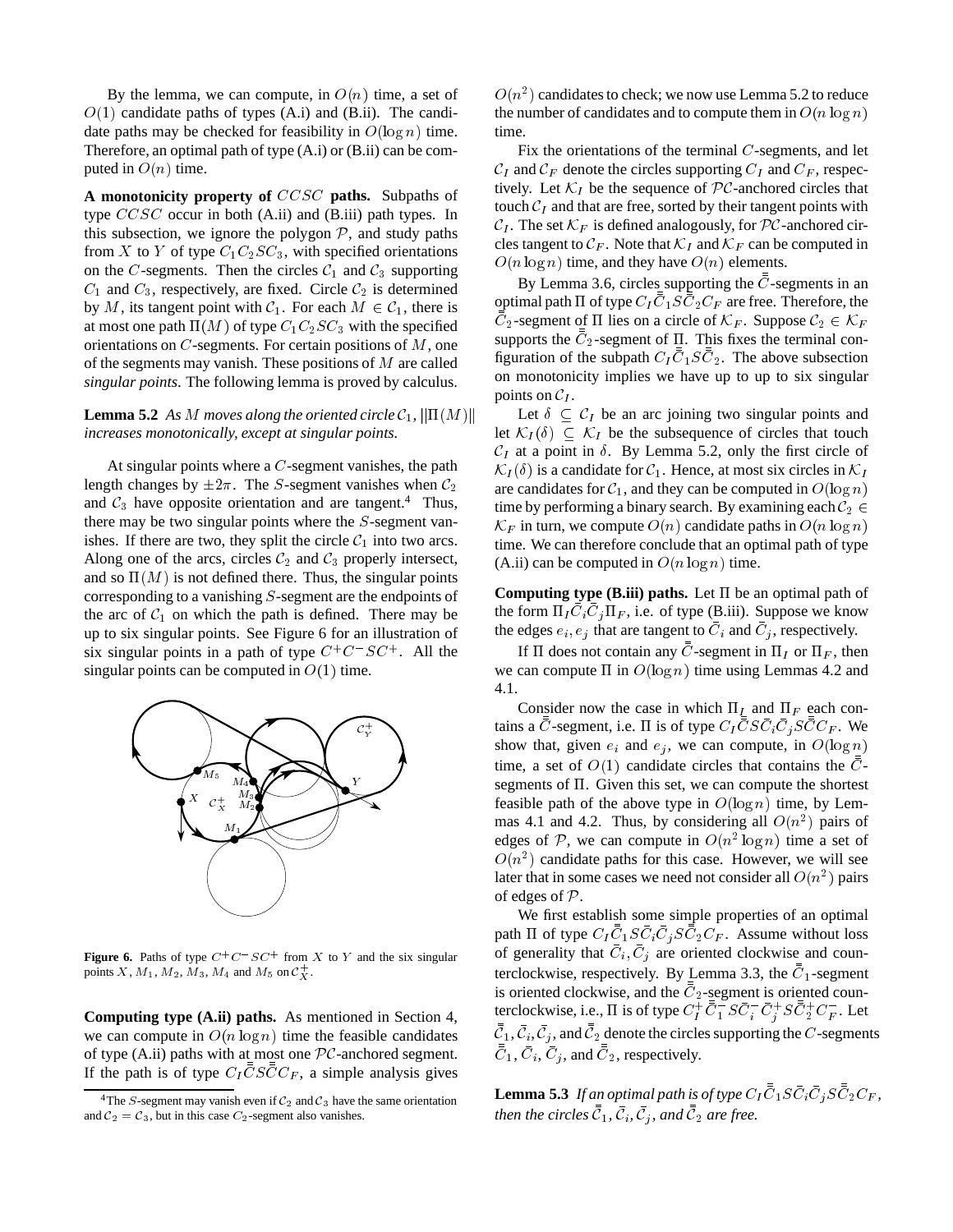**Proof:** Lemma 3.6 directly yields that  $C_1$  and  $C_2$  are free. Suppose now for a contradiction that  $\mathcal{C}_j$  is not free. As before, we assume that the orientations are such that  $\Pi =$  $C_I^+ C_1^- S C_1^- C_2^+ S C_2^+ C_F^-$ . Let T be the tangent point between  $C_i$  and  $C_j$ . Moving along  $C_j^+$ , let X be the last tangent point between  $C_i$  and  $\partial \mathcal{P}$ . Starting at X and moving along  $\mathcal{C}_i^+$ , let Y be the first proper intersection point between  $\mathcal{C}_i$  and  $\partial \mathcal{P}$  (see Figure ??).

By Lemma 2.4, the length of  $C_i$  between T and X is greater than  $\pi$ , i.e.  $||C_i^+[T, X]|| > \pi$ . It follows that  $\mathcal{C}_i$ , X and Y define a pocket  $\Lambda_{\bar{C}_j}[X, Y]$  (see Figure ??). By Lemma 2.5, this pocket contains  $\Pi[X, F]$  and therefore contains  $C_2$ . We know the free circle  $C_2$  cannot be entirely inside a pocket. The path  $C_iSC_2$  enters the pocket at X, and since  $\mathcal{C}_2$  is free, it is possible to escape the pocket by extending segment  $C_2$ . This contradicts Lemma 2.5, establishing that  $\mathcal{C}_i$  is free. A symmetric argument shows that circle  $\mathcal{C}_i$  is free.  $\Box$ 

We now introduce the following simple definition. Given a circle C and a point  $X \in \mathcal{C}$ , a point  $M \in \mathcal{C}$  is called the *first free point after* X *along*  $C^+$  if and only if the circle tangent to C at M is free and for any  $M' \in C^+[X, M)$ , the circle tangent to  $\mathcal C$  at  $M'$  is not free (in Figure 7,  $M'$  is the first free point after I along  $C_I^+$ ). Note that M could be X. The circle tangent to  $\mathcal C$  at the first free point after  $X$  is called the *first free circle after* <sup>X</sup> *along* <sup>C</sup><sup>+</sup> .

We show that, given I, F,  $e_i$  and  $e_j$ , we can compute in  $O(\log n)$  time a set of  $O(1)$  candidate circles that contain the  $\overline{C}$ -segments of any optimal path from I to F of type  $C_I^+ C_I^- S C_i^- C_i^+ S C_2^+ C_F^-$ . We show how to compute candidate circles for  $C_1$ ; computing candidate circles for  $C_2$  is similar.

We identify two circles  $\mathcal{C}'$  and  $\mathcal{C}''$  that are the candidate circles for  $C_1$ . Let C' be the first free circle after I along  $C_1^+$ . If there is no free circle after I along  $C_I^+$ , then C' and C'' are not defined. Assume, after a possible rotation, that the line L through  $e_i$  is horizontal and  $P$  is above L. If the distance between L and the center of  $C_I^+$  is greater than 2, then  $\mathcal{C}''$  is not defined. Otherwise, there exist two circles that are above L and tangent to both  $C_I^+$  and L. Let  $\mathcal{C}_L$  be the leftmost of these two circles, and let  $M_L$  be its tangent point with  $C_I^+$ . Let C'' be the first free circle after  $M_L$  along  $C_I^+$ . Note that C' and C'' only depend on I,  $C_I^+$ , and on the line L through  $\boldsymbol{e}_i.$ 



**Figure 7.** Definition of  $C'$  and  $C''$ .

**Lemma 5.4** Let  $\Pi$  be an optimal path of type  $C_I^+ C_I^- S C_i^- C_j^+ S C_2^+ C_F^-$ , and let L be the line through the edge tangent to  $C_i$ . Then  $C_1$  *is supported by*  $\mathcal{C}'$  *or*  $\mathcal{C}''$ *.* 

**Proof (Sketch):** We prove the lemma only in the case where  $\mathcal{C}_I^+$  and  $\mathcal{C}_i$  properly intersect. Let  $T \in \Pi$  be the configuration at the tangent point between  $C_i$  and  $C_j$ .

The circle  $C_1$  supporting the  $C_1$ -segment is tangent to  $\mathcal{C}_I^+$ . As before, any choice of a point  $M \in \mathcal{C}_I^+$  defines at most one path  $\Pi(M)$  of the form  $C_I^+ C_1^- S C_i^-$ , which begins at I and ends at T, and where  $C_I^+$  and  $C_I^-$  are tangent at M. Let  $M^*$  be the intersection point of the  $C_I^+$ - and  $C_I^-$  segments of the optimal path  $\Pi$ . Then  $\Pi(M^*)$  is a subpath of  $\Pi$  and so it is an optimal path from  $I$  to  $T$ . By the monotonicity property (Lemma 5.2), and since  $C_1$  and  $C_i$  are free (Lemma 5.3),  $M^*$  must be the first free point along  $C_I^+$  after a singular point of  $\Pi(M)$ . Since  $C_I^+$  and  $C_i$  properly intersect, there are only two singular points I and  $M_1$  of  $\Pi(M)$ , where  $M_1$  corresponds to the vanishing of  $C_i$ .

If  $M^*$  is the first free point after I along  $C_I^+$ , then  $C_1$  is supported by  $\mathcal{C}'$ , the first free circle after I. If  $M^*$  is the first free point after  $M_1$ , then we show that  $C_1$  is supported by  $\mathcal{C}^{\prime\prime}$ , the first free circle after  $M_L$ .

By Lemma 2.4, the arc length of  $C_i$  from its tangent point with L to T must be at least  $\pi$ . See Figure 4(c). In other words, T must be in the right half of  $\mathcal{C}_i$  (as L is horizontal and  $P$  is above L). Therefore by definition of  $M_L$ , the arc length of  $C_i$  in  $\Pi(M_L)$  is less than  $\pi$ .

It follows that for any point  $M \in C_I^+[M_1, M_L]$ , the arc length of  $C_i$  in  $\Pi(M)$  is less than  $\pi$ , so by Lemma 2.3,  $\Pi(M)$ cannot be part of the optimal path. Thus,  $M^*$  does not belong to  $C_I^+[M_1,M_L]$ . So if  $M^*$  is the first free point after  $M_1$ , then it is the first free point after  $M_L$ . In other words,  $C_1$  is supported by  $\mathcal{C}^{\prime\prime}$ . . <sup>2</sup>

#### **Lemma 5.5**  $\mathcal{C}'$  and  $\mathcal{C}''$  can be computed in  $O(\log n)$  time.

**Proof:** Let  $\Gamma$  be the circle of radius 2 concentric with  $C_I^+$ . Let  $I_{\Gamma}$  (resp.  $M_{\Gamma}$ ) be the intersection point between  $\Gamma$  and the ray emanating from the center of  $C_I^+$  and going through <sup>I</sup> (resp. ML) (see Figure 8). Let <sup>R</sup> be the *retracted polygon* of  $P$  with respect to a unit circle, i.e., R is the set of points p such that the unit circle centered at p lies inside  $P$ ; R is a convex polygonal region with at most  $n$  edges, and it can be computed in linear time. Let  $O<sup>t</sup>$  be the first intersection point between  $\Gamma$  and R starting at  $I_{\Gamma}$  and moving along  $\Gamma^{+}$ . The center of C' is O'. Indeed, by definition of R, the circle centered at  $O'$  is free, and any circle (of unit radius) centered at a point on  $\Gamma^{\dagger}[I_{\Gamma}, O')$  is not free. Similarly, the center of  $\mathcal{C}''$  is the first intersection point between  $\Gamma$  and R starting at  $M_{\Gamma}$  and moving along  $\Gamma^{+}$ . Using the circle-shooting data structure by Agarwal and Sharir [2], <sup>R</sup> can be preprocessed in  $O(n \log n)$  time, so that C' and C'' can be computed in  $O(\log n)$  time.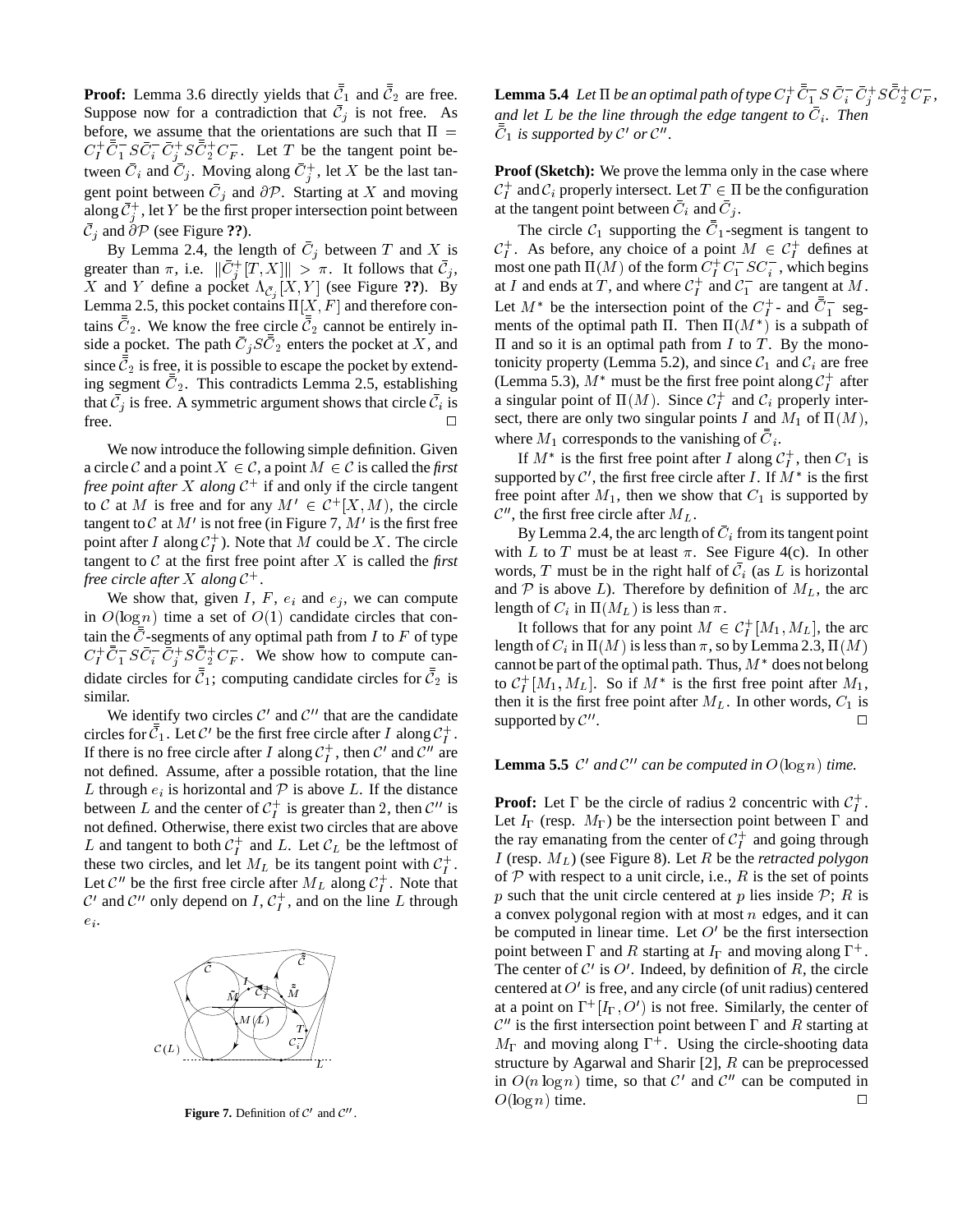



By Lemmas 5.4 and 5.5, we can compute, in  $O(\log n)$ time, two candidates for the circle supporting segment  $C_1$ . We can similarly compute two candidates for the circle supporting segment  $C_2$ . By Lemma 4.2, this gives us  $O(1)$ candidate paths, for which we may check the feasibility in  $O(\log n)$  time. Hence, given two edges  $e_i$  and  $e_j$  of  $P$ , we can compute in  $O(\log n)$  time, an optimal path of type  $C_I C S C_i C_j S C C_F$ , where  $C_i$  and  $C_j$  are tangent to  $e_i$  and  $e_i$ , respectively.

In the cases where the optimal path is of type (B.iii) with only one C-segment in  $\Pi_I$  or  $\Pi_F$ , we get similar results. For example, if an optimal path is of type  $C_I C_1 S C_i C_j S C_F$ , then  $\mathcal{C}_1$  and  $\mathcal{C}_i$  are free, and  $\mathcal{C}_1$  is supported by the  $\mathcal{C}'$  or  $\mathcal{C}''$ defined above. Thus we get the following lemma.

**Lemma 5.6** *Let*  $e_i$ ,  $e_j$  *be edges of*  $P$ *. In*  $O(\log n)$  *time, we* can compute an optimal path of type  $\Pi_I C_i C_j \Pi_F$  where  $\Pi_I \in$  $\{C_I CS, C_I S, C_I, S\}$ ,  $\Pi_F \in \{SCC_F, SC_F, C_F, S\}$  and where  $C_i$  and  $C_j$  are tangent to  $e_i$  and  $e_j$ , respectively.

Now we describe how to find a suitable set of pairs of edges  $\mathcal E$  such that if an optimal path from I to F is of type (B.iii) (i.e.,  $\Pi_{I} C_{i} C_{j} \Pi_{F}$ ), then the pair of edges  $(e_{i}, e_{j})$  tangent to  $C_i$  and  $C_j$  is in the set  $\mathcal{E}$ .

From [1], we know that if an optimal path from  $I$  to  $F$  is of type  $\Pi_I C_i^+ C_i^- \Pi_F$  such that  $C_i$  and  $C_j$  are nonterminal, then  $C_I^+$  intersects  $C_j$  (the circle supporting  $C_j$ ), and  $C_F^-$  intersects  $\bar{\mathcal{C}}_i$  (the circle supporting  $\bar{\mathcal{C}}_i$ ). Thus, the center of  $\bar{\mathcal{C}}_i$ , which is at most distance 1 from the boundary of the polygon, is at most distance 3 from  $I$ . Since centers of  $\mathcal{C}_i$  and  $C_i$  are distance 2 apart, they are each distance less than 5 from I. Thus, edges  $e_i$  and  $e_j$  are distance less than 6 from I. By symmetry, they are also distance less than 6 from  $F$ . Therefore, we can consider  $\mathcal E$  to be the set of pairs of edges of  $P$  that are distance less than 6 from I and F. Let k denote the number of edges of  $P$  distance less than 6 from  $I$  and

F. Then  $|\mathcal{E}| = k^2$ , and  $\mathcal E$  can be computed in  $O(k^2)$  time. Lemma 5.6 then gives:

**Lemma 5.7** *An optimal path of type (B.iii) can be computed in*  $O(k^2 \log n)$  *time.* 

Putting everything together, we obtain the following.

**Theorem 5.8** *Given a convex polygon* <sup>P</sup>*, an initial configuration* I, and a final configuration F, an optimal path from *I* to *F* inside *P* can be computed in time  $O((n + k^2) \log n)$ , *where* <sup>k</sup> *is the number of edges of* <sup>P</sup> *at distance less than 6 from* <sup>I</sup> *and* <sup>F</sup> *.*

**Proof:** We have shown in the previous subsections that the Dubins paths and the optimal paths of type (A.i), (A.ii), (B.i), and (B.ii) can be computed in  $O(n \log n)$  time, while paths of type (B.iii) can be computed in  $O(k^2 \log n)$  time. Choosing the shortest among all those paths yields an optimal path.  $\Box$ 

# **6 Conclusion**

Our classification of path types in a convex polygon yields a fast algorithm for computing an optimal path. An interesting question is whether the running time can be improved to  $O(n \log n)$  by proving additional properties of paths of type (B.iii). Our results show that even for a convex polygon, optimal paths between two configurations can be rather complex. Such complex paths may be difficult to track by a mobile robot. Furthermore, they may arise as artifacts of a tightly constricted environment. A direction for future research is to seek a realistic notion of feasibility that rejects hard-to-follow paths, while admitting fast computation of optimal paths.

## **Acknowledgment**

This paper arose from research begun at the International Workshop on Bounded Radius of Curvature, organized by S. Whitesides and held at the Bellairs Research Institute of McGill University, March 9-16, 1997.

#### **References**

- [1] P. K. Agarwal, P. Raghavan, and H. Tamaki. Motion planning for a steering-constrained robot through moderate obstacles. In *Proc. 27th Annu. ACM Sympos. Theory Comput.*, pages 343–352, 1995.
- [2] P. K. Agarwal and M. Sharir. Circle shooting in a simple polygon. *J. Algorithms*, 14:69–87, 1993.
- [3] J. Barraquand and J.-C. Latombe. Nonholonomic multi-body mobile robots: Controllability and motion planning in the presence of obstacles. *Algorithmica*, 10:121–155, 1993.
- [4] J.-D. Boissonnat, A. Cérézo, and J. Leblond. Shortest paths of bounded curvature in the plane. *Internat. J. Intell. Syst.*, 10:1–16, 1994.